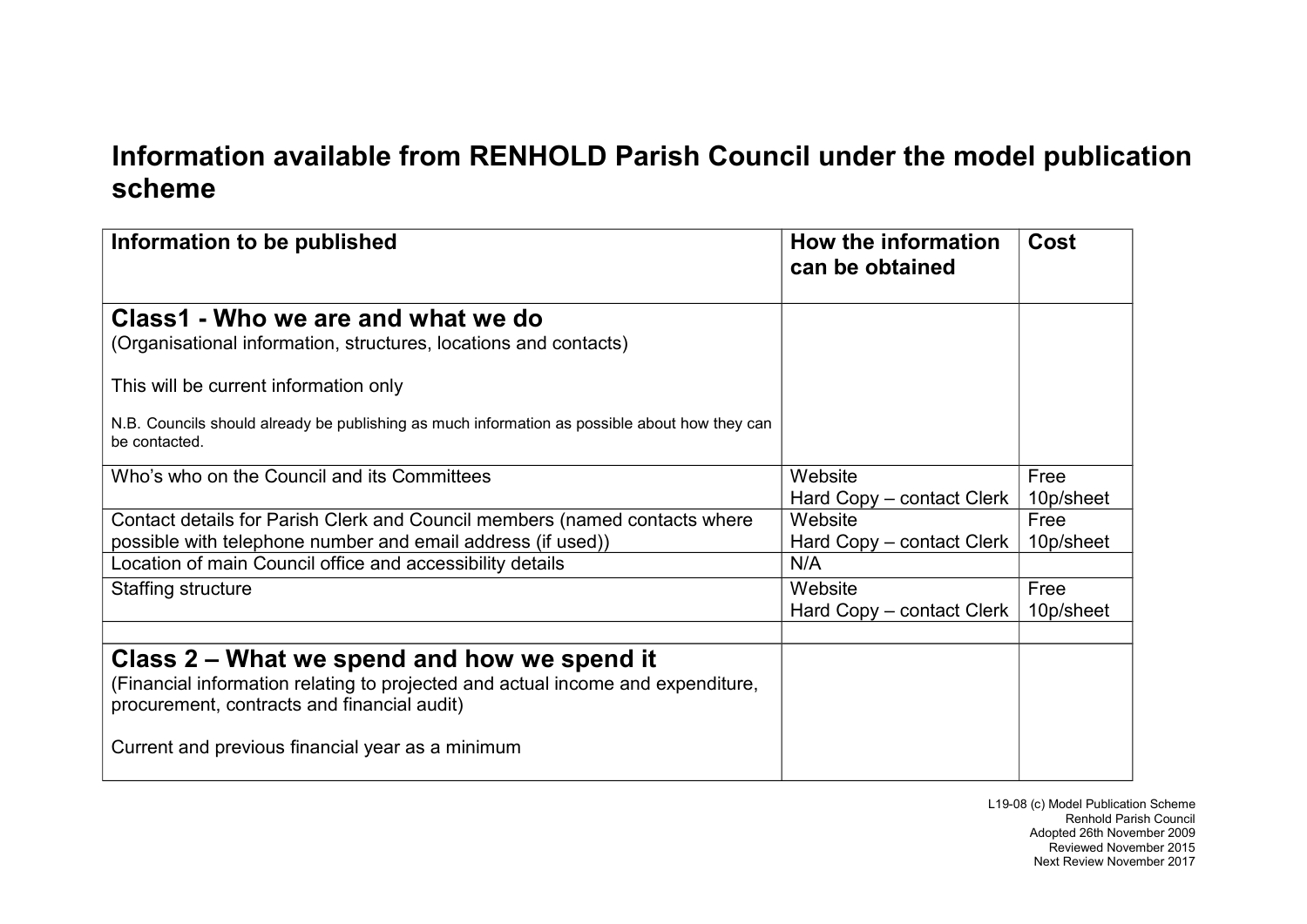| Annual return form and report by auditor                                        | Website                   | Free      |
|---------------------------------------------------------------------------------|---------------------------|-----------|
|                                                                                 | Hard Copy – contact Clerk | 10p/sheet |
| <b>Finalised budget</b>                                                         | Website                   | Free      |
|                                                                                 | Hard Copy - contact Clerk | 10p/sheet |
| Precept                                                                         | Website                   | Free      |
|                                                                                 | Hard Copy - contact Clerk | 10p/sheet |
| <b>Borrowing Approval letter</b>                                                | N/A                       |           |
| <b>Financial Regulations</b>                                                    | Website                   | Free      |
|                                                                                 | Hard Copy – contact Clerk | 10p/sheet |
| Grants given and received                                                       | Website                   | Free      |
|                                                                                 | Hard Copy - contact Clerk | 10p/sheet |
| List of current contracts awarded and value of contract                         | Website                   | Free      |
|                                                                                 | Hard Copy - contact Clerk | 10p/sheet |
| Members' allowances and expenses                                                | Website                   | Free      |
|                                                                                 | Hard Copy – contact Clerk | 10p/sheet |
|                                                                                 |                           |           |
| Class 3 – What our priorities are and how we are doing                          |                           |           |
| (Strategies and plans, performance indicators, audits, inspections and reviews) |                           |           |
| Parish Plan (current and previous year as a minimum)                            | N/A                       |           |
| Annual Report to Parish or Community Meeting (current and previous year as a    | Website                   | Free      |
| minimum)                                                                        | Hard Copy - contact Clerk | 10p/sheet |
| <b>Quality status</b>                                                           | Website                   | Free      |
|                                                                                 | Hard Copy – contact Clerk | 10p/sheet |
| Local charters drawn up in accordance with DCLG guidelines                      | N/A                       |           |
|                                                                                 |                           |           |
| Class 4 – How we make decisions                                                 |                           |           |
| (Decision making processes and records of decisions)                            |                           |           |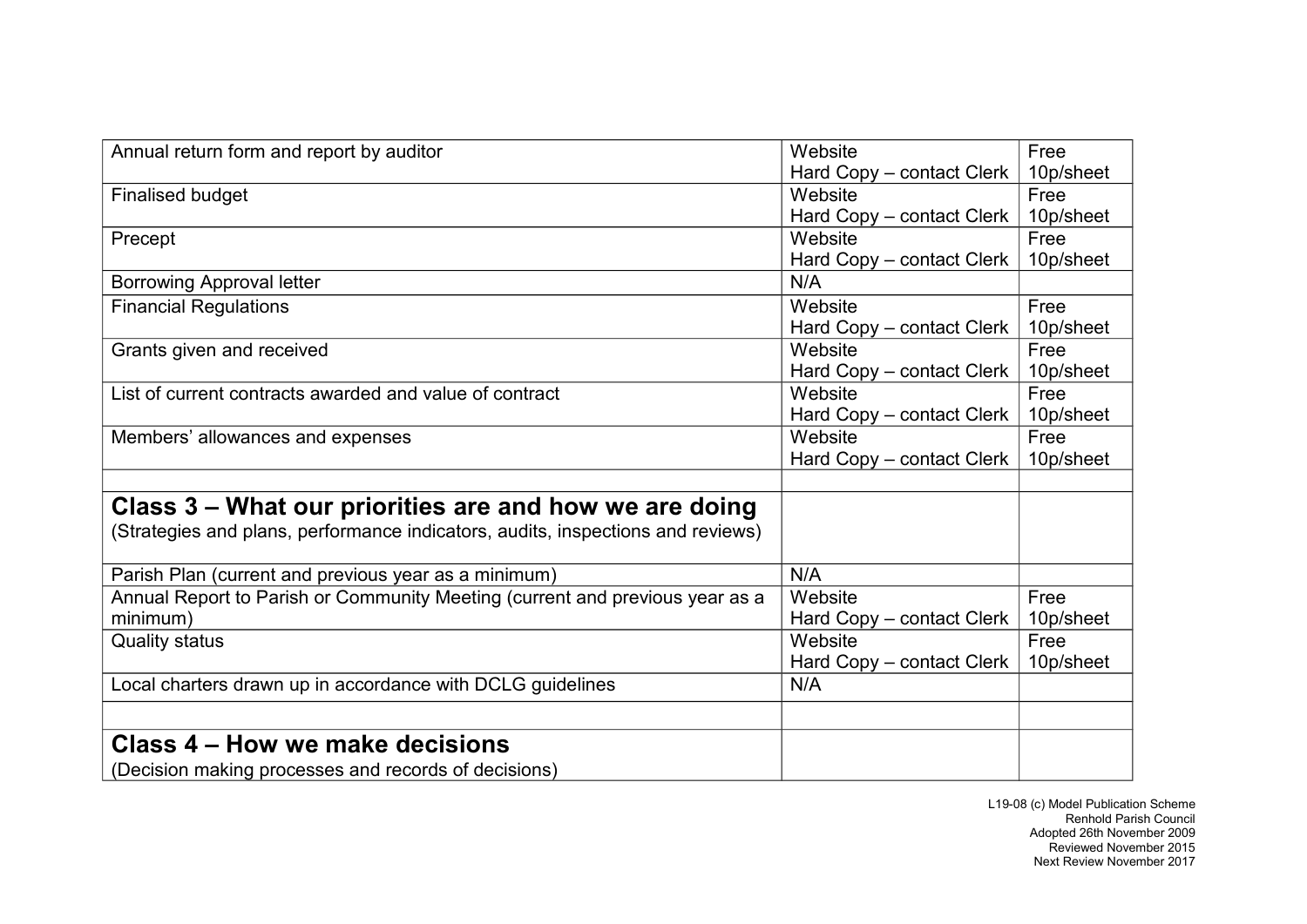| Current and previous council year as a minimum                                                           |                                                                   |                                |
|----------------------------------------------------------------------------------------------------------|-------------------------------------------------------------------|--------------------------------|
| Timetable of meetings (Council, any committee/sub-committee meetings and                                 | Website                                                           | Free                           |
| parish meetings)                                                                                         | Hard Copy - contact Clerk                                         | 10p/sheet                      |
| Agendas of meetings (as above)                                                                           | Website                                                           | Free                           |
|                                                                                                          | Hard Copy – contact Clerk                                         | 10p/sheet                      |
| Minutes of meetings (as above) $-$ nb this will exclude information that is properly                     | Website                                                           | Free                           |
| regarded as private to the meeting.                                                                      | Hard Copy – contact Clerk                                         | 10p/sheet                      |
| Reports presented to council meetings - nb this will exclude information that is properly                | Website                                                           | Free                           |
| regarded as private to the meeting.                                                                      | Hard Copy - contact Clerk                                         | 10p/sheet                      |
| Responses to consultation papers                                                                         | Website                                                           | Free                           |
|                                                                                                          | Hard Copy - contact Clerk                                         | 10p/sheet                      |
| Responses to planning applications                                                                       | Website                                                           | Free                           |
|                                                                                                          | Hard Copy – contact Clerk                                         | 10p/sheet                      |
| Bye-laws                                                                                                 | N/A                                                               |                                |
|                                                                                                          |                                                                   |                                |
| Class 5 – Our policies and procedures                                                                    |                                                                   |                                |
| (Current written protocols, policies and procedures for delivering our services<br>and responsibilities) |                                                                   |                                |
| Current information only                                                                                 |                                                                   |                                |
| Policies and procedures for the conduct of council business:                                             |                                                                   |                                |
| Procedural standing orders<br>Committee and sub-committee terms of reference                             | Hard Copy – contact Clerk<br>Website<br>Hard Copy – contact Clerk | 10p/sheet<br>Free<br>10p/sheet |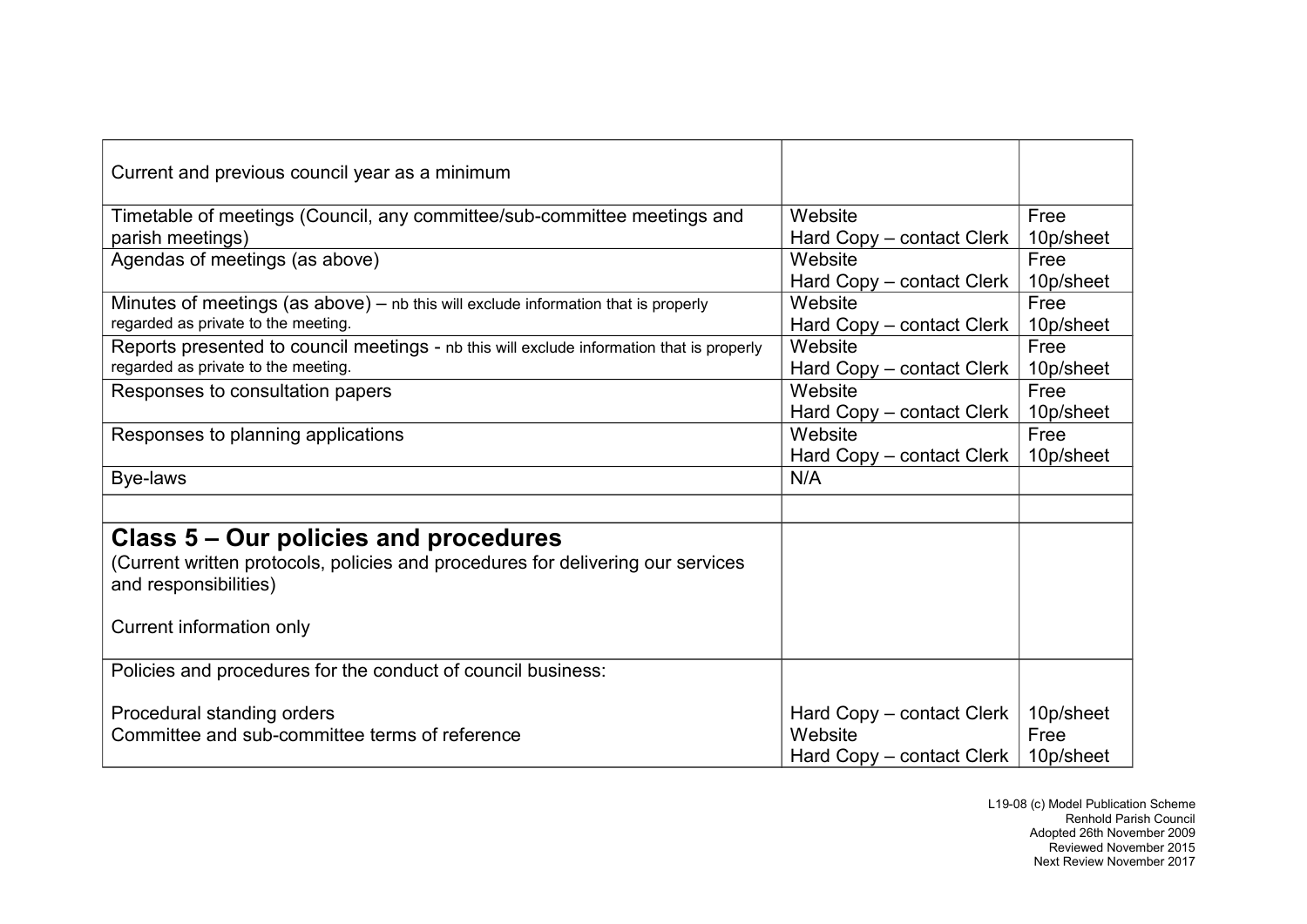| Delegated authority in respect of officers                                                  | N/A                       |           |
|---------------------------------------------------------------------------------------------|---------------------------|-----------|
| <b>Code of Conduct</b>                                                                      | Website                   | Free      |
|                                                                                             | Hard Copy – contact Clerk | 10p/sheet |
| <b>Policy statements</b>                                                                    | Website                   | Free      |
|                                                                                             | Hard copy - contact Clerk | 10p/sheet |
| Policies and procedures for the provision of services and about the employment<br>of staff: |                           |           |
| Internal policies relating to the delivery of services                                      |                           |           |
| Equality and diversity policy                                                               | Where<br>applicable       |           |
| Health and safety policy                                                                    | available:                |           |
| Recruitment policies (including current vacancies)                                          | Website                   | Free      |
| Policies and procedures for handling requests for information                               | Hard Copy – contact Clerk | 10p/sheet |
| Complaints procedures (including those covering requests for information and                |                           |           |
| operating the publication scheme)                                                           |                           |           |
|                                                                                             |                           |           |
| Information security policy                                                                 | N/A                       |           |
| Records management policies (records retention, destruction and archive)                    | N/A                       |           |
| Data protection policies                                                                    | N/A                       |           |
| Schedule of charges ) for the publication of information)                                   | Website                   | Free      |
|                                                                                             | Hard Copy – contact Clerk | 10p/sheet |
|                                                                                             |                           |           |
| Class 6 – Lists and Registers                                                               |                           |           |
| Currently maintained lists and registers only                                               |                           |           |
| Any publicly available register or list (if any are held this should be publicised; in most | Available by inspection - |           |
| circumstances existing access provisions will suffice)                                      | contact Clerk             | Free      |
| <b>Assets Register</b>                                                                      | Website                   | Free      |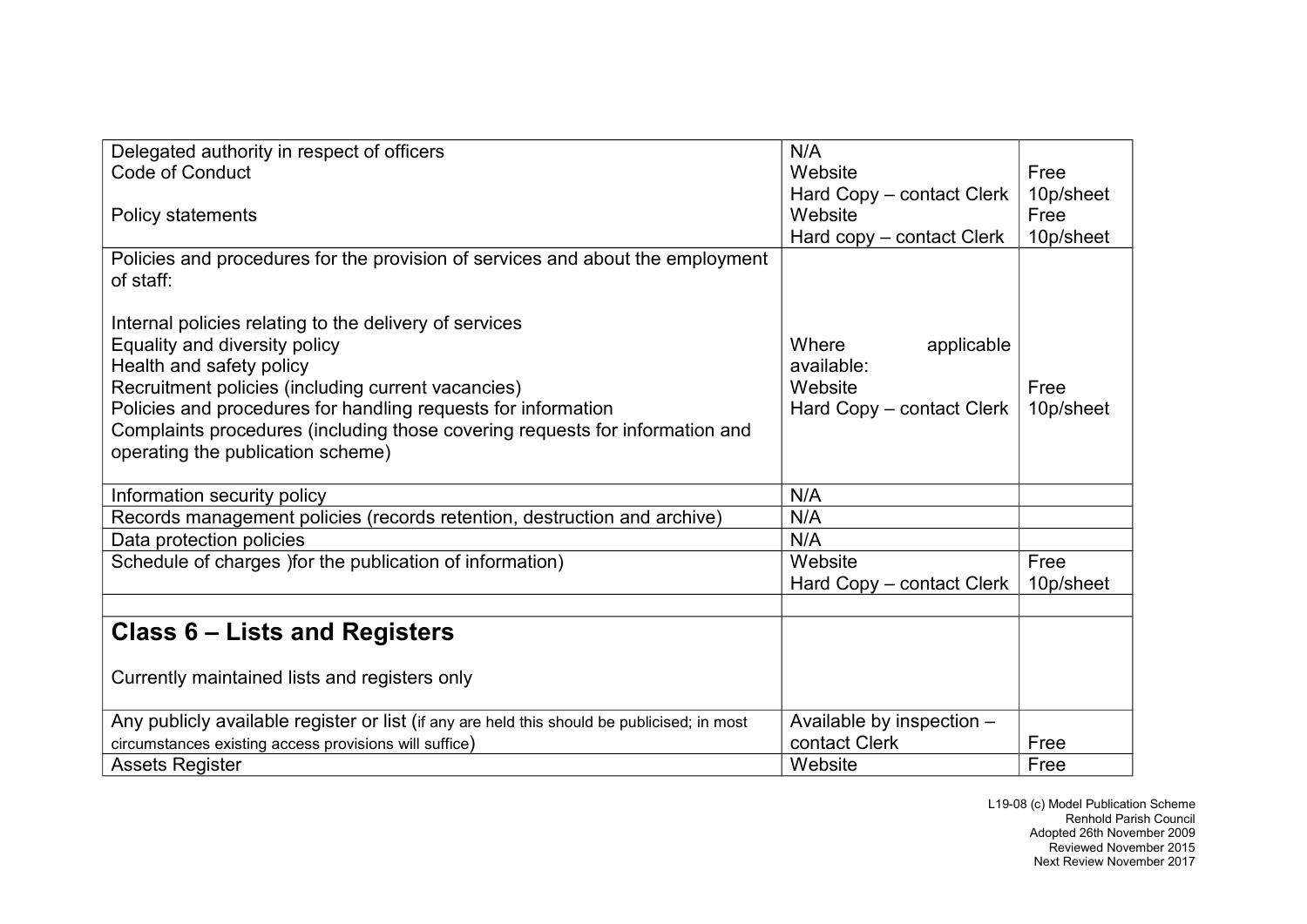|                                                                                                                                                                     | Hard Copy – contact Clerk | 10p/sheet |
|---------------------------------------------------------------------------------------------------------------------------------------------------------------------|---------------------------|-----------|
| Disclosure log (indicating the information that has been provided in response to requests;<br>recommended as good practice, but may not be held by parish councils) | Hard Copy – contact Clerk | 10p/sheet |
| Register of members' interests                                                                                                                                      | Link on website           | Free      |
|                                                                                                                                                                     | Hard Copy - contact Clerk | 10p/sheet |
| Register of gifts and hospitality                                                                                                                                   | N/A to date               |           |
|                                                                                                                                                                     | Hard Copy – contact Clerk | 10p/sheet |
|                                                                                                                                                                     |                           |           |
| Class 7 – The services we offer                                                                                                                                     |                           |           |
| (Information about the services we offer, including leaflets, guidance and                                                                                          |                           |           |
| newsletters produced for the public and businesses)                                                                                                                 |                           |           |
|                                                                                                                                                                     |                           |           |
| Current information only                                                                                                                                            |                           |           |
|                                                                                                                                                                     |                           |           |
| Allotments                                                                                                                                                          | N/A                       |           |
| Burial grounds and closed churchyards                                                                                                                               | N/A                       |           |
| Community centres and village halls                                                                                                                                 | N/A                       |           |
| Parks, playing fields and recreational facilities                                                                                                                   | N/A                       |           |
| Seating, litter bins, clocks, memorials and lighting                                                                                                                | Website                   | Free      |
|                                                                                                                                                                     | Hard Copy – contact Clerk | 10p/sheet |
| <b>Bus shelters</b>                                                                                                                                                 | To be uploaded to website | Free      |
|                                                                                                                                                                     | Hard Copy - contact Clerk | 10p/sheet |
| <b>Markets</b>                                                                                                                                                      | N/A                       |           |
| <b>Public conveniences</b>                                                                                                                                          | N/A                       |           |
| Agency agreements                                                                                                                                                   | N/A                       |           |
| A summary of services for which the council is entitled to recover a fee, together                                                                                  | N/A                       |           |
| with those fees (e.g. burial fees)                                                                                                                                  |                           |           |
|                                                                                                                                                                     |                           |           |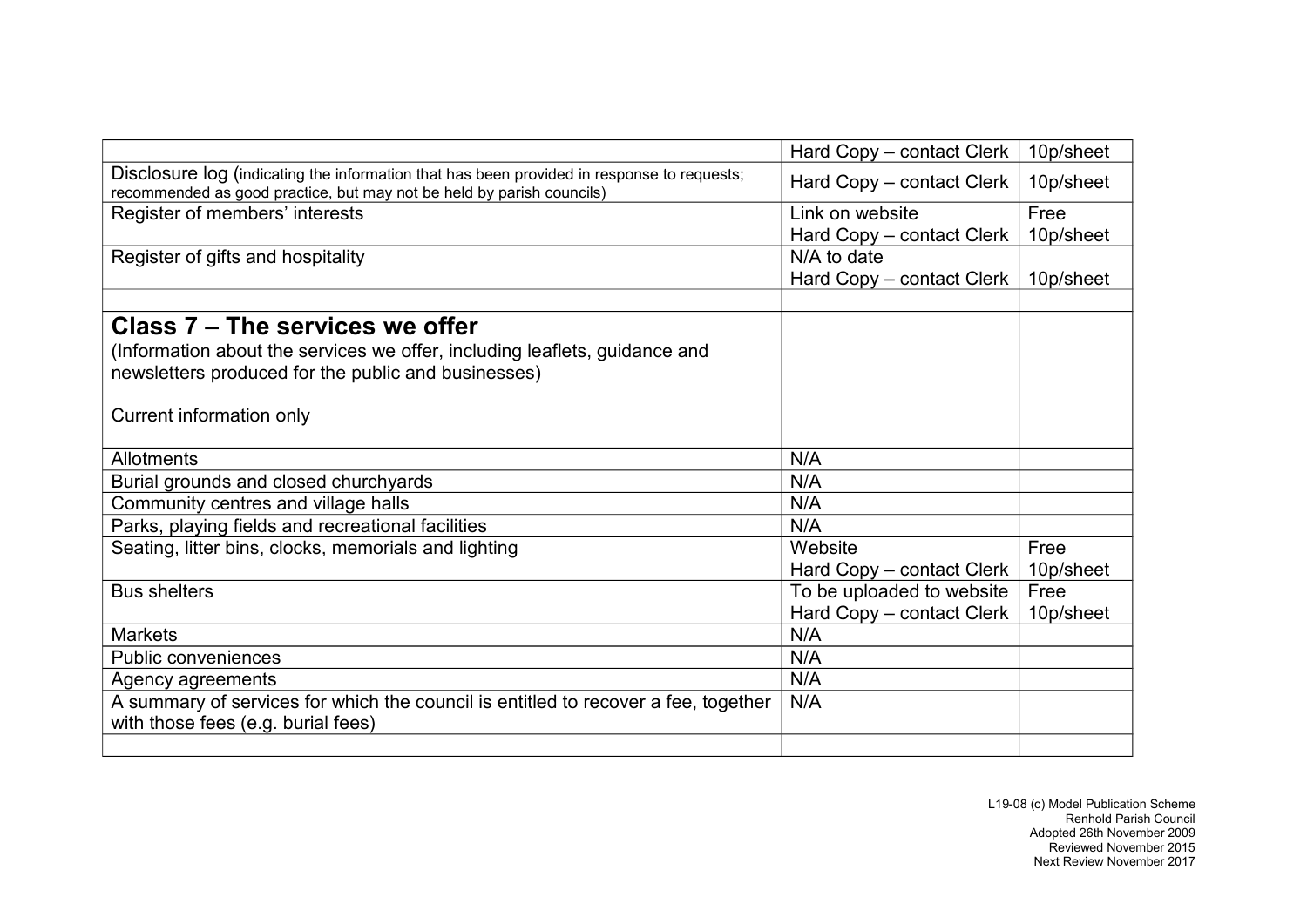| <b>Additional Information</b><br>This will provide Councils with the opportunity to publish information that is not<br>itemised in the lists above: |  |
|-----------------------------------------------------------------------------------------------------------------------------------------------------|--|
|                                                                                                                                                     |  |
| None to date                                                                                                                                        |  |
|                                                                                                                                                     |  |
|                                                                                                                                                     |  |
|                                                                                                                                                     |  |

## **Contact details:**

 **Clerk to the Council,** Lizzie Barnicoat, 30 King William Close, Kempston, Beds MK42 7BAEmail: lizzie\_barnicoat@hotmail.com

## SCHEDULE OF CHARGES

This describes how the charges have been arrived at and should be published as part of the guide.

| <b>TYPE OF CHARGE</b>    | <b>DESCRIPTION</b>                              | <b>BASIS OF CHARGE</b>                                      |
|--------------------------|-------------------------------------------------|-------------------------------------------------------------|
| <b>Disbursement cost</b> | Photocopying @ 10p per<br>sheet (black & white) | Actual cost 4p                                              |
|                          | Photocopying @ 15p per<br>sheet (colour)        | Actual cost 10p                                             |
|                          |                                                 |                                                             |
|                          | Postage second class unless<br>otherwise stated | Actual cost of Royal Mail<br>standard 2 <sup>nd</sup> class |
|                          |                                                 |                                                             |
| <b>Statutory Fee</b>     |                                                 | In accordance with the                                      |
|                          |                                                 | relevant legislation (quote the                             |